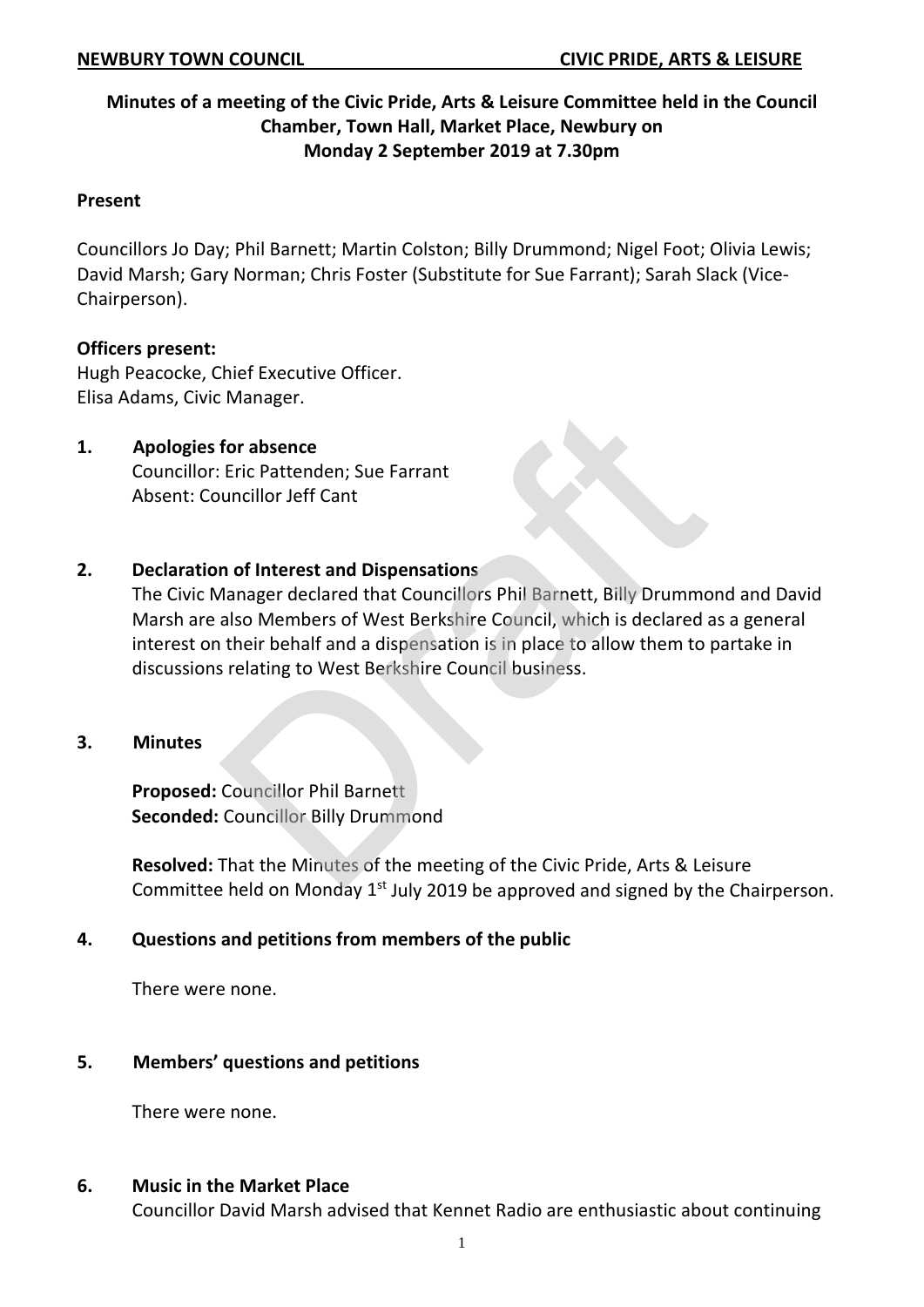this event. It was agreed that a written proposal should be submitted in time for the next meeting by November. This item will then be added to the CPA&L Agenda for December.

### **7. Newbury Town Civic Awards 2020**

The meeting considered the report form the Chief Executive Officer recommending that the Civic awards and the Annual Town meeting should both be stand-alone events. It was noted that arrangements for the Annual Town Meeting will be considered at December's meeting.

**Proposed:** Councillor Martin Colston **Seconded:** Councillor Olivia Lewis

**Resolved:** That the Civic Awards would be taken forward as a stand-alone event for 2020. Considerations for what awards will be presented, including a Green Award, will be brought to the next meeting scheduled for Monday 2 December.

## **8. Remembrance Sunday Planning**

Councillors noted the importance of the event and were in strong agreement that all councillors should be in attendance for the parade and well presented in representation of our town. The Civic Manager will make this explicit in the invitations sent out to Councillors. That the Civic Awards would be taken forward as a stand-alconductions for what awards will be presented, including a Graph to the next meeting scheduled for Monday 2 December.<br> **ance Sunday Planning**<br>
snoted the importance

**Proposed:** Councillor Jo Day **Seconded:** Councillor Martin Colston

**Resolved:** That Members approve of the report of the plans that are in place for Remembrance Sunday.

### **9. Heritage Open Day**

Councillors Olivia Lewis, Billy Drummond and Gary Norman volunteered their time to steward the event, in addition to the three councillors who had already volunteered. Councillors were also encouraged to take part in Local Democracy Week in October to further learn about the history of the Town Hall and the Town Council.

**Proposed:** Councillor Olivia Lewis **Seconded:** Councillor Billy Drummond

**Resolved:** The arrangements to open the Town Hall to the public for Heritage Open Day, in conjunction with the National Heritage Open Day events on Saturday 14 September 2019 were approved.

**10. 75th Anniversary of VE Day 8-10 May 2020**